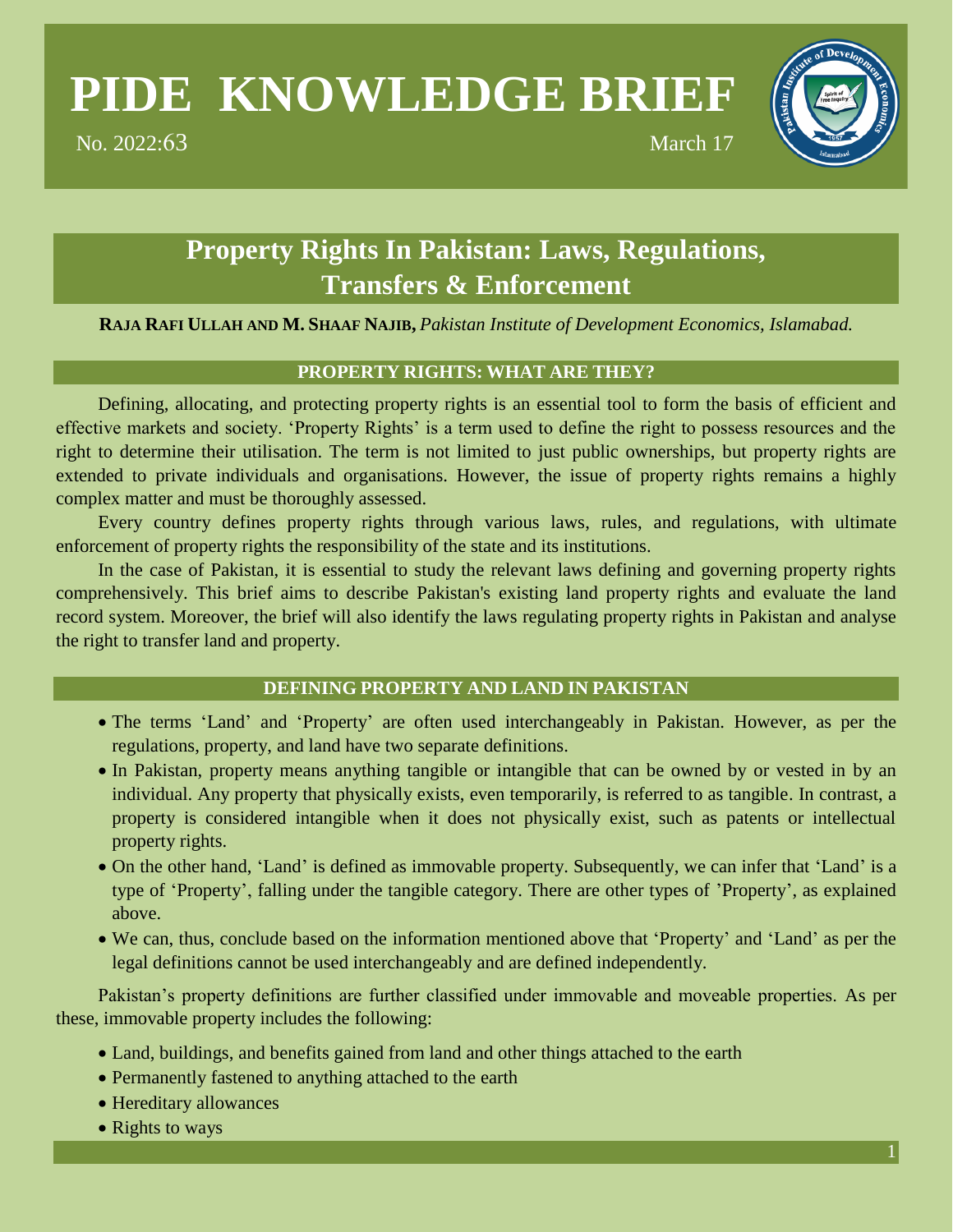- Lights
- Ferries
- Fisheries

The following, however, are not to be considered as immovable property:

- Standing timber
- Growing crops or grass
- Fruit upon and juice in trees regardless of whether it exists presently or currently is just expected to grow in future
- Machinery embedded in the earth, particularly in cases where it is dealt with apart from the land.

The above are thus considered under 'Moveable Property'. This is because of the definition of 'Moveable Property', explained in reference to immovable properties. In summation, all property that cannot be defined as immovable property shall be considered 'Moveable Property'.



# **Fig. 1. Immovable vs. Movable Property**

## **LAND OWNERSHIP: WHO IS ALLOWED?**

The property rights are defined and protected under the Constitution of Pakistan through various laws and rules and regulations. Special and specific laws are in place to define and protect different types of property rights.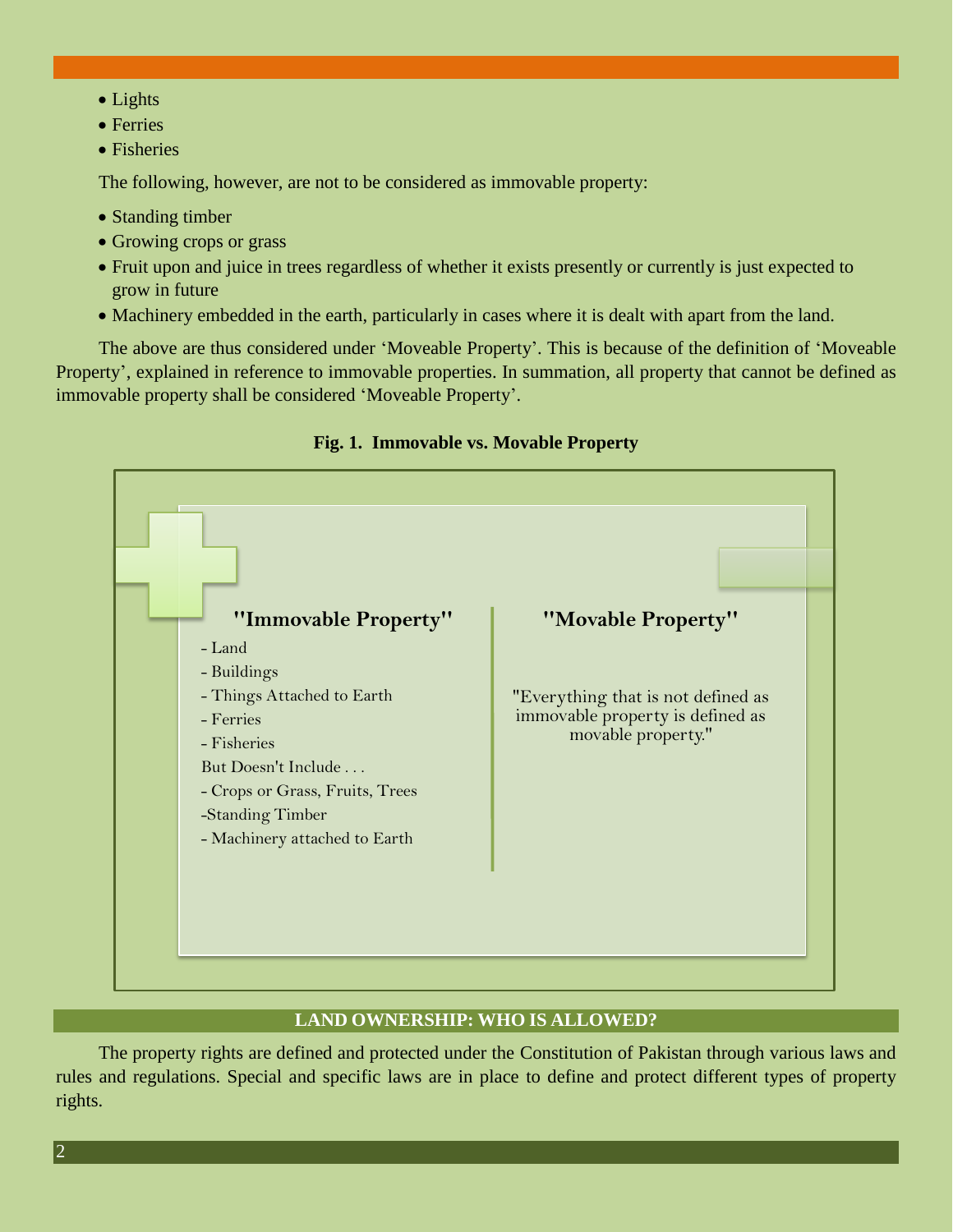Four articles of the Constitution of Pakistan deal with private property rights in the country. These include Articles<sup>1</sup> 23, 24, 172, and 173.

# **Regulation and Administration of Property Rights with Special Reference to Land Records**

The system of land records and enforcement of property rights system in Pakistan are closely tied to the 'Revenue Collection' system. Since colonial times, revenue departments have done law enforcement of property rights and recording and maintenance of land. The respective revenue departments of provinces are in charge of land administration and enforcement of property rights.<sup>2</sup>

These provincial revenue departments are 'with which every person has to come in contact concerning any matter in relation to or arising out of land'.<sup>3</sup> However, the system is devolved so that immediate maintenance of and hence any changes in land records happens at the sub-district level, i.e., the Village and Tehsil levels.<sup>4</sup> The figure above depicts the formal levels characteristic of this devolution (See Figure 2).



**Fig. 2. Levels of Land Revenue and Administration System**

<sup>1</sup> Constitution of Pakistan

*Article 23*: 'Every citizen shall have the right to acquire, hold and dispose of property in any part of Pakistan, subject to the Constitution and any reasonable restrictions imposed by law in the public interest'.

*Article 24*: 'No property shall be compulsorily acquired or taken possession of save for a public purpose, and save by the authority of law which provides for compensation therefore and either fixes the amount of compensation or specifies the principles on and the manner in which compensation is to be determined and given'.

*Article 172*: 'Any property, which has no rightful owner shall, if located in a province, vest in the Government of that province and in every other case, in the Federal Government'. It simply means that if either the federal or the Provincial Government does not own a property, then private individuals shall own it.

Article 173 establishes Federal and Provincial Governments' rights to purchase or acquire any property that shall vest in the Federal or concerned Provincial Government

#### $2^2$  A GUIDE ON LAND AND PROPERTY RIGHTS IN PAKISTAN (2012) pg. 15

 $3$  Ibid.

<sup>4</sup> The basic unit for revenue administration and land administration is village/mauza. 'Patwari' is the most junior official within the revenue cadre but performs the important role of maintenance of land record registers. However, for administrative convenience, it is at the Tehsil level that these records are verified. The revenue officer at the Tehsil level called the 'Tehsildar' directly supervises all 'patwaris' in his/her tehsil. The 'Tehsildar' office is also in charge of making sure that all records made by 'patwaris' are correct and updated. Furthermore, the 'Tehsildar' office is also responsible for sanctioning of sale, purchase and mutation of land.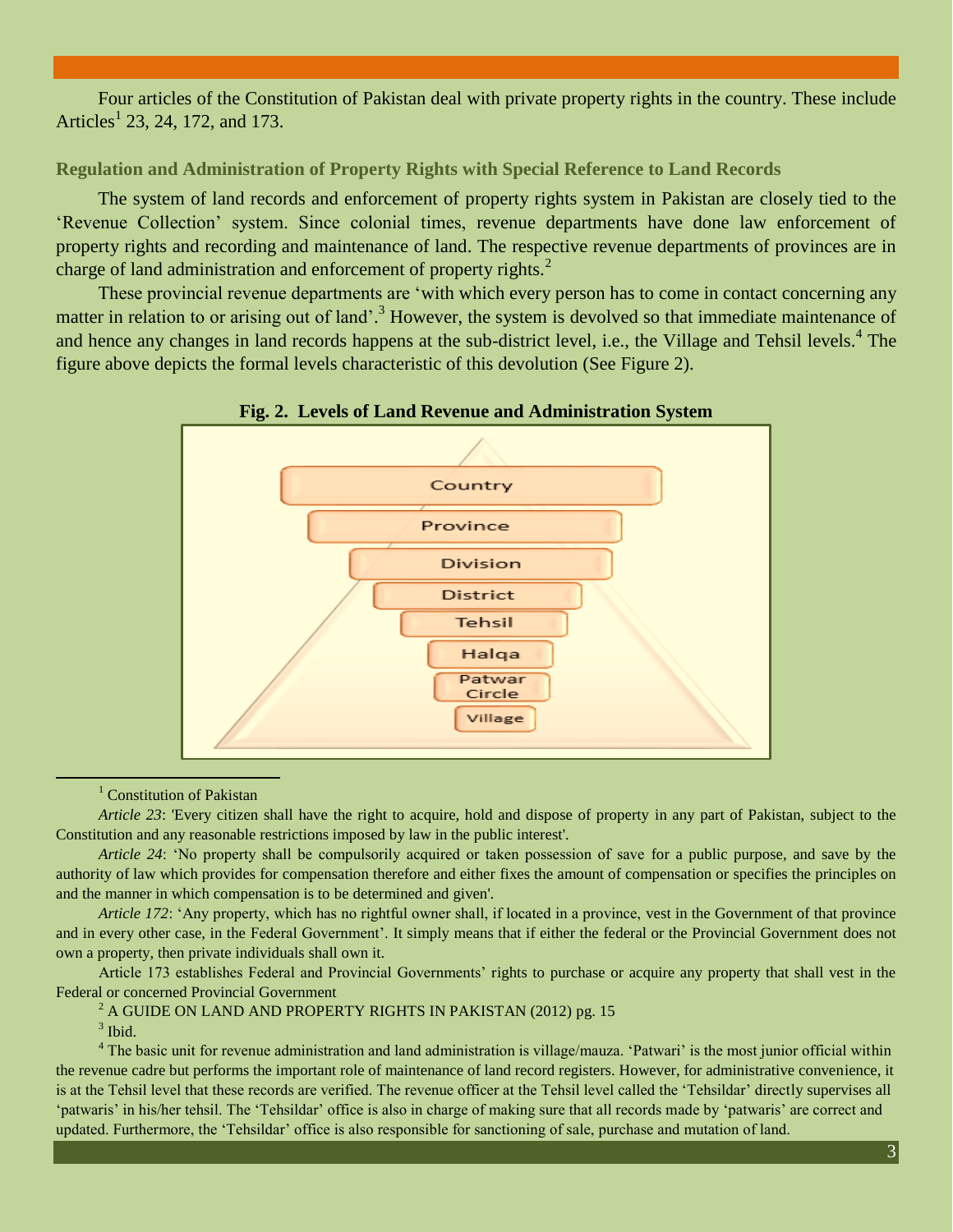This land record keeping and administration system has been in practice since the middle of the 18<sup>th</sup> Century. The most easily traceable modern law that this system emanates from is the Law Revenue Act, 1967. All provinces and regions in Pakistan have adopted this law with minor changes and made relevant revenue and administration rules.<sup>5</sup>

#### **LAND RECORD**

Land records are the backbone of property rights enforcement. If no mechanism of maintaining land records exists, enforcement of property rights is impossible. Land records are essential not only for tracking and recording land ownership but also for revenue collection.

#### **BOX 1: Settlement Operation**

Settlement Operations are being carried out since the mid-18<sup>th</sup> century for the purpose of Land Record maintenance. It is a vast operation conducted under the supervision of Revenue Department and led by the Settlement Officer. Settlement Officers during the Settlement Operations are extended the powers of Collector, which normally is the power of Revenue Deputy Commissioner.

*The operation has two main objectives:* 

1. Conducting survey of the district to measure and map the land of every village.

2. To ascertain the value of total revenue due from a district before apportioning of the revenue among the land holders.

An efficient Land Record System must have some essential characteristics:

- It should maintain the record of measurement, identification, partition, and delineation of the landholding.
- It should be able to identify and differentiate between cultivable and non-cultivable land.
- Village common land used for the collective purpose such as graveyards, grazing lands, community buildings etc., must be properly identified.
- Land ownership and transfer of ownership data must be efficiently maintained.

In Pakistan, to update the 'Record of Rights', a comprehensive Settlement Operation is conducted every 25 years. Following the Settlement Operation, Jamabandi is conducted every four years to prepare a Register of Mutations, commonly known as 'Intaqalat'.

Land revenue remains one of the significant sources for tax collection, and hence there is a wellestablished system of land value assessment. Upon completion, the land records are handed over to the District Collector, and the team moves on to the next district. The downside to the settlement operation is that it is highly time-consuming, taking three to four years on average to conduct the operation in just one district.

 $\overline{a}$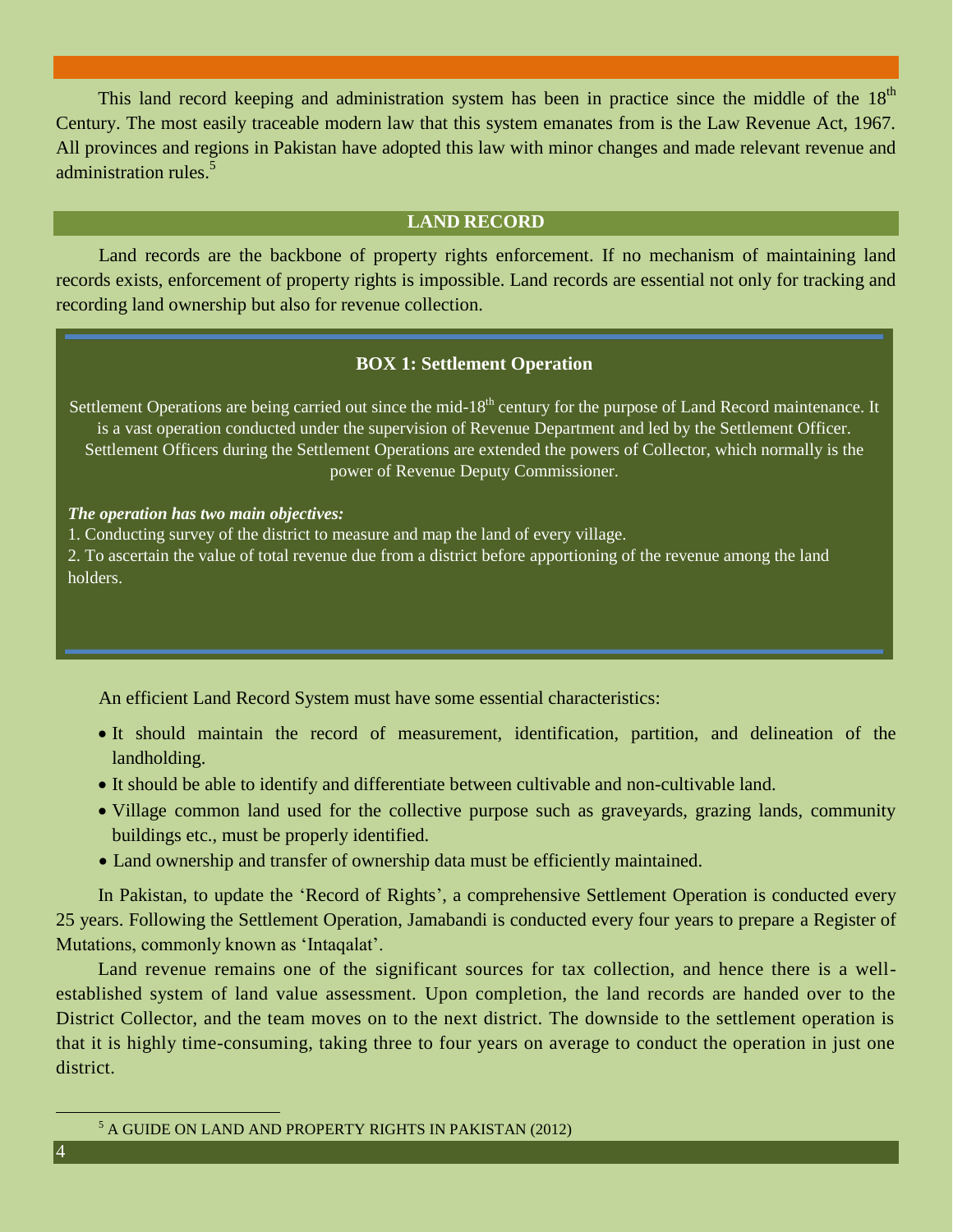**Laws Regulating Property Rights in Pakistan**



# **Fig. 3. Laws Regulating Property Rights in Pakistan**

The laws that regulate property rights in Pakistan and are relevant to our research questions are summarised in the section below.

- **(i) Land Revenue Act, 1967<sup>6</sup>** Each province has its own set of laws that emanate from the Land Revenue Act, 1967. This is the basic law that deals with the records of rights and transfers through mutations. Each of the provinces has adopted this law, albeit with minor changes.
- (ii) **Transfer of Property Act,**  $1882^7$  **The general law describing and regulating matters of property** transfer (lease, sale, mortgage, etc.) is the Transfer of Property Act, 1882.
- **(iii) Registration Act, 1908<sup>8</sup>** The general law that regulates the registration of documents is the Registration Act, 1908. This law is applicable in our context, as whenever property rights are transferred or mutated, often requisite documentation needs to be registered(particularly in urban areas).
- **(iv) Local and Special Laws**  These local and special laws include laws governing housing societies whether they fall under the private category, cooperative societies, mutual societies, and cantonment boards, etc.

Some of the above-mentioned laws are more relevant in a rural context, whereas others are more applicable in urban areas. Some laws have 'overlapping applications' but on a general and practical levels, laws governing immovable property in rural areas are different from the urban areas' immoveable property laws.<sup>9</sup> As we move forward and discuss the processes involved, this difference will become more apparent.

 $\overline{a}$ 

<sup>6</sup> West Pakistan Land Revenue Act, 1967

<sup>7</sup> Transfer of Property Act, 1882

<sup>&</sup>lt;sup>8</sup> The Registration Act, 1908

<sup>&</sup>lt;sup>9</sup> A GUIDE ON LAND AND PROPERTY RIGHTS IN PAKISTAN (2012), UN-Habitat, pg. 7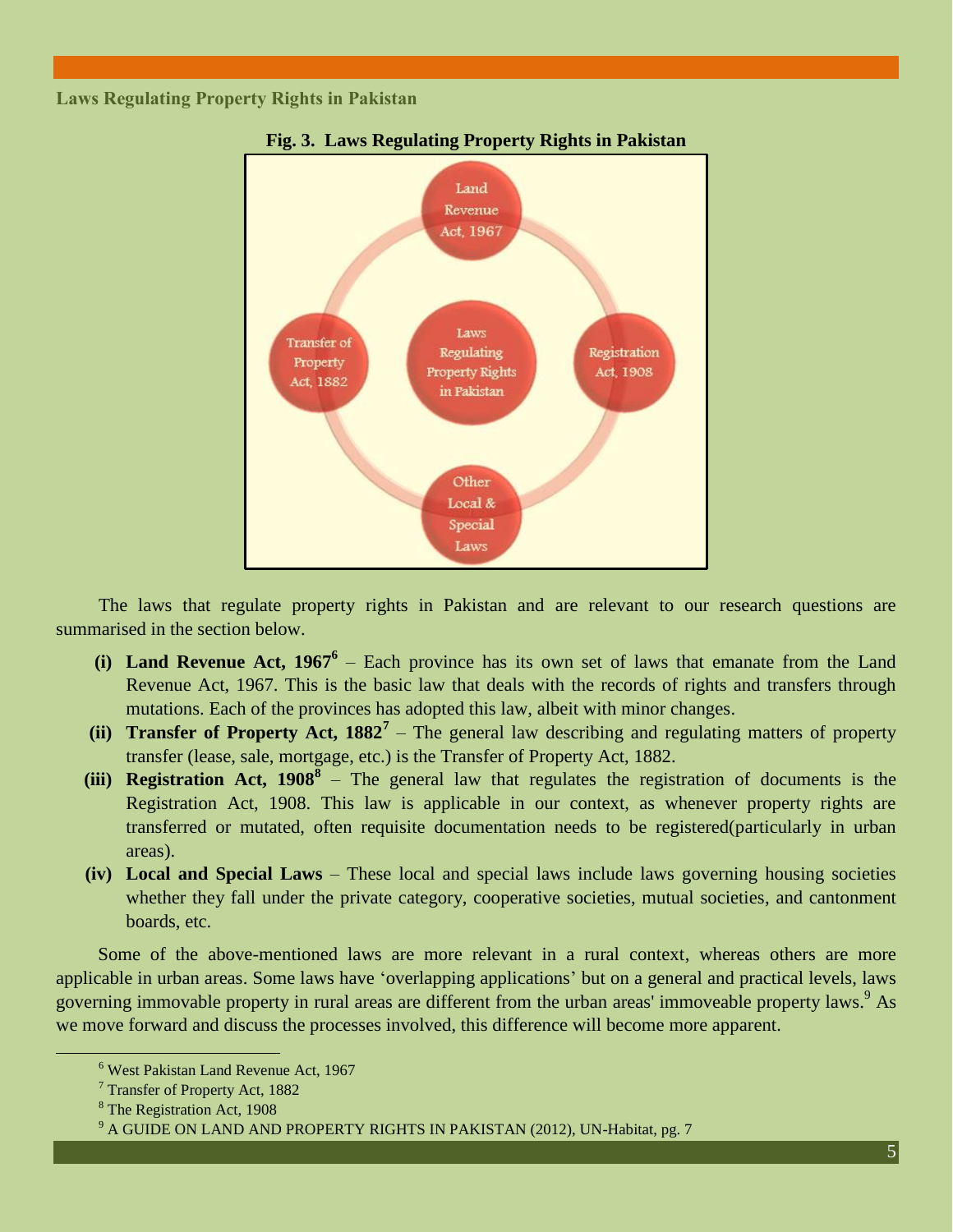**How are Property Rights Transferred in Pakistan?** 

The fundamental law regulating property transfer in Pakistan is the Transfer of Property Act, 1882. This law, along with Land Revenue Act, 1967 and Registration Act, 1908, regulates the transfer of immovable property (land) in Pakistan. The processes and steps involved in transferring property differ depending on whether the land to be transferred is 'rural' or 'urban'.

The following sections outline the steps involved in each of the two cases.

# **BOX 2: Transfer of Property Rights in Rural Areas**

**Note:** The basic law that regulates transfer of immovable property/land in rural agriculture areas is the Land Revenue Act, 1967, its respective provincial versions and land rules enacted using the aforementioned act from time to time. Furthermore, the Transfer of Property Act, 1882 supplements the aforementioned law particularly with reference to defining 'property', 'transfer' and relevant limits and conditions.

**Step 1** – Any sane person or a minor (through their legal guardian) can report to the Patwari their intention to transfer their property rights. (sale, mortgage, gift or otherwise) If such a transfer has already taken place and the owner has died, then the report to patwari has to be made within three months.

**Step 2 –** Upon being notified, the patwari is supposed to enter and record the intention to transfer rights in his/her daily register, and provide a free of charge copy of the entries in their daily register to the person reporting the event. Furthermore, the patwari is supposed to inform the concerned union council for public display of what has been reported to him/her. The patwari then has the responsibility to take the case higher up the revenue ladder (tehsildar office), so that entries are changed in the mutations register.

**Step 3 –** A revenue officer in the concerned office of tehsildar (normally tehsildar or naib-tehsildar) is supposed to check, verify and then either accept or reject the transfer. Tehsildar has the power to reject any transfer expect those that involve cases of inheritance, are done through a registered deed or have been decreed by a court of law.

**Step 4 –** The revenue officer from the office of tehsildar is supposed to note the precise description of rights that are being transferred, get signature of the person whose rights are being acquired, and make sure that the person is correctly identified by two persons, usually village headmen or members of the concerned union council.

**Step 5 –** Ideally such a proposed transfer is to be verified through an open assembly of landlords from the area before records are changed in the mutations register.

**Step 6** – Typically it is not obligatory in rural areas to register the transfer of property separately. But in some cases it may be require or advisable to register this transfer under the Registration Act, 1908.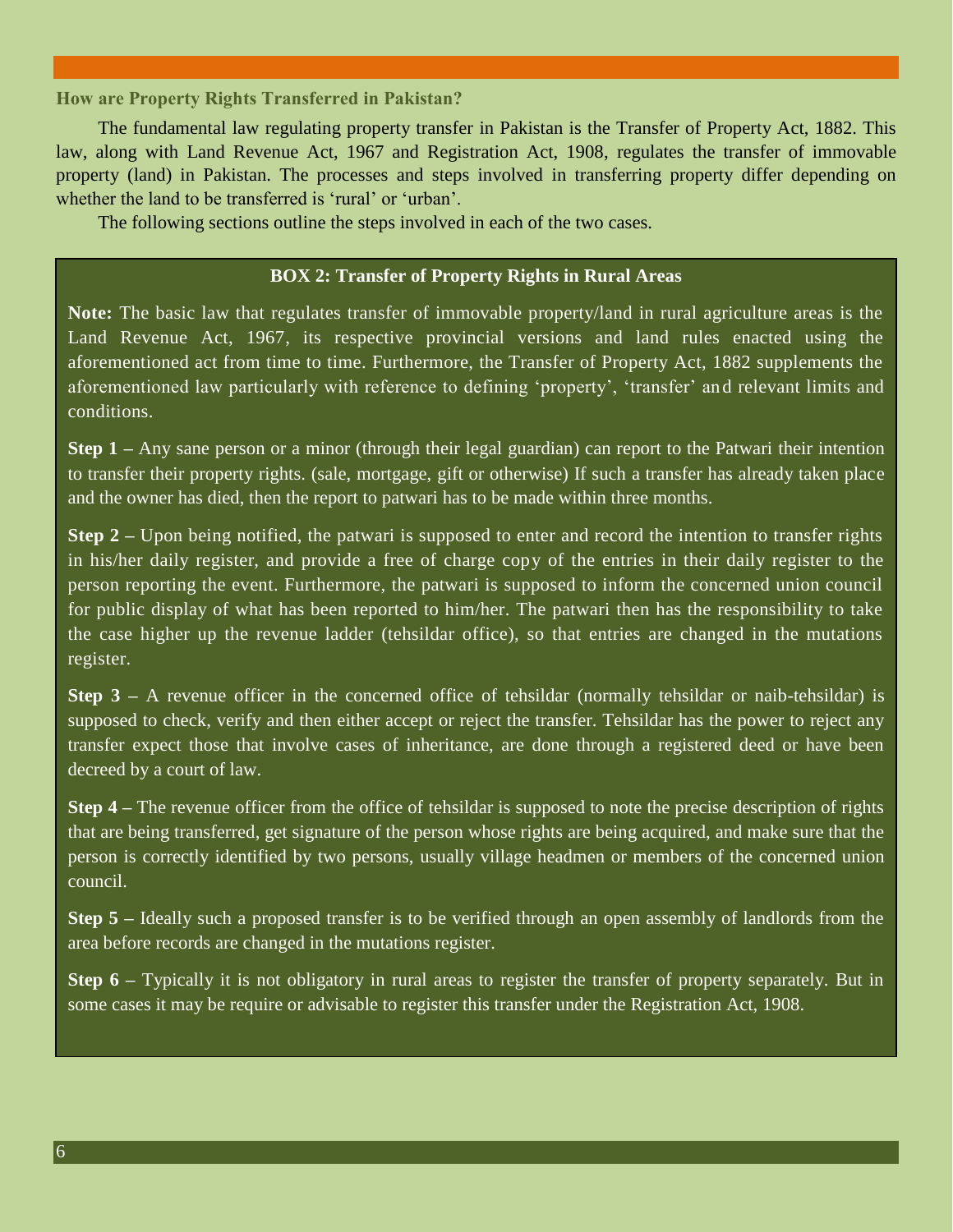## **BOX 3: Transfer of Property Rights in Urban Areas**

**Note:** The basic laws regulating transfer of property in urban areas include Land Revenue Act, 1967, Transfer of Property Act, 1882 and Registration Act, 1908.

All transfers of immovable property in urban areas are required to be registered under the Registration Act, 1908. This registration is necessary for official property records and tax purposes. This registration is done with the concerned sub-registrar which is normally the tehsildar office. Once the registration is made, then the office of tehsildar makes the mutation in the revenue records.

The most common mode of transfer of immovable property in urban areas is through sale/purchase. The processes involved in this are summarised below:

**Process 1** – Obtain 'Fard' for proof of ownership from relevant office within the revenue department, if one is not in possession already.

**Process 2 –** Use the appropriate stamp paper to draft the sale deed/contract. Usually experienced deed writers and/or lawyers are hired for this purpose.

**Process 3 –** Payment of relevant stamp duty fees, capital gains tax and other related fees

**Process 4 –** Registration of the sale deed with the relevant sub-registrar in whose jurisdiction the property is located.

**Process 5 –** Eventual mutation in the sub-registrar office in the revenue record.

*Note*: A significant percentage of total land in urban areas in Pakistan is covered by private housing societies, cooperatives and cantonments. For transfer of land (including sale/purchase) in these areas, involved parties don't necessarily follow the processes mentioned above. This is because most of the time, the housing society or cooperative owns all of its land in the official revenue records. The owners of land and other immovable property are given 'allotment letters' which serve the purpose of proof of ownership/possession. These allotment letters are used when properties are being transferred. Sale deeds are drafted and signed by involved parties on stamp papers, but the entire transaction can be completed in coordination with the relevant housing authority's office without the need to go the sub-registrar office or any office of the provincial revenue system.

## **PROPOSED AND ONGOING REFORMS TO THE LAND RECORD & MANAGEMENT SYSTEM**

In recent years, there has been a push across all provinces and federal territories to digitise all the land records and create more efficient management and transfer systems through the aid of technology. Some provinces are ahead of others in this regard regarding digitising technology to aid record-keeping and management of records and transfers. For instance, an efficient system is being implemented under Punjab's provisions of the Punjab Land Record Authority Act, 2017. 'Arazi Record Centers' are being set up in each tehsil that shall have digitised records of all land ownership. The processes in areas where these centers are already operational might be slightly different from what is described above in this brief. However, despite this digitisation, the old system used for record-keeping and maintenance of records as described in this brief is still runs in parallel. It often takes precedence in case of any discrepancy.